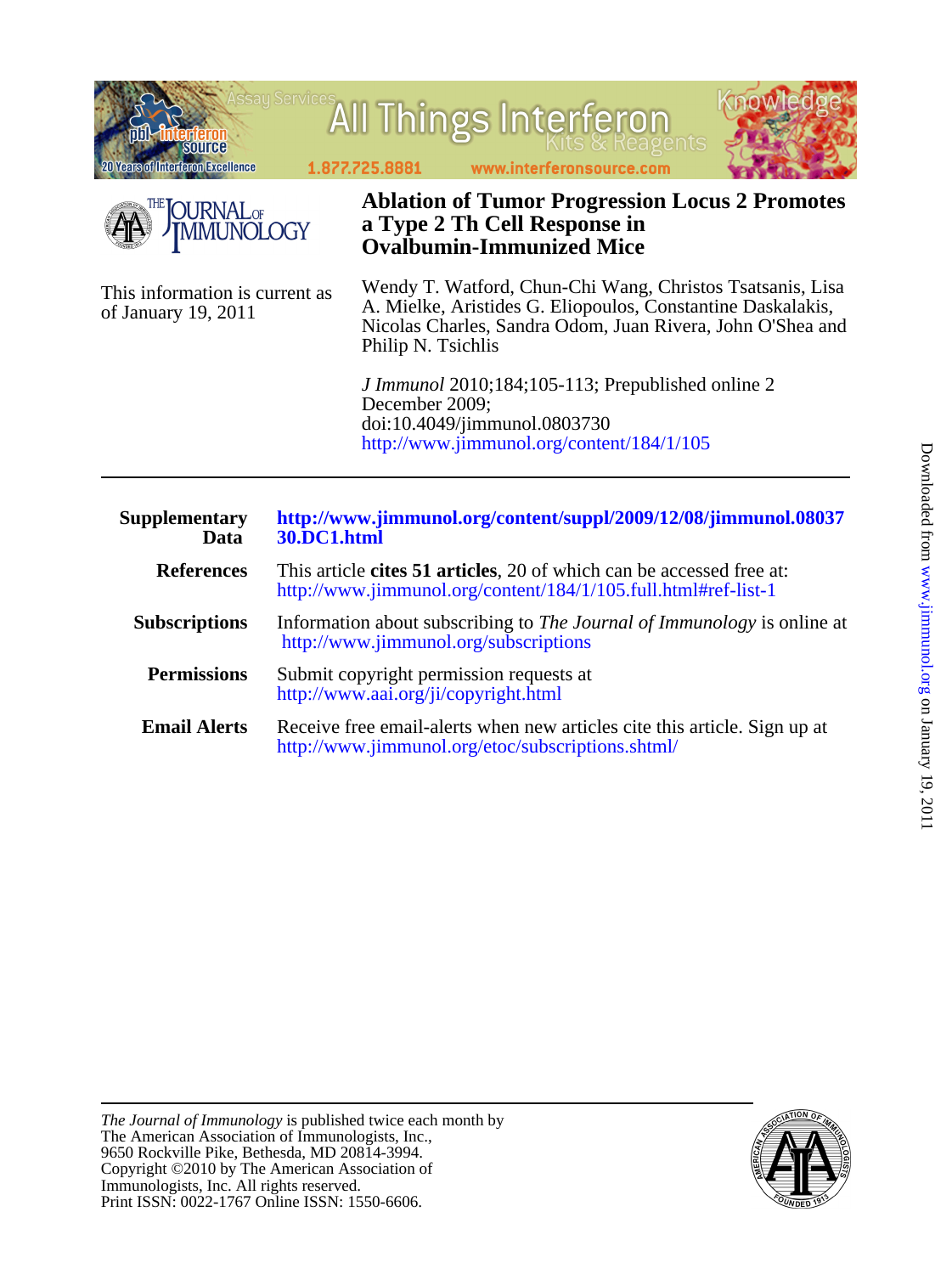# Ablation of Tumor Progression Locus 2 Promotes a Type 2 Th Cell Response in Ovalbumin-Immunized Mice

Wendy T. Watford,\*,1,2 Chun-Chi Wang, $\dagger$ ,2,3 Christos Tsatsanis, $\dagger$ ,\$ Lisa A. Mielke,\*,4 Aristides G. Eliopoulos, <sup>§</sup> Constantine Daskalakis,<sup>†</sup> Nicolas Charles,\* Sandra Odom,\* Juan Rivera,\* John O'Shea,\* and Philip N. Tsichlis‡

The protein kinase encoded by the Tpl2 proto-oncogene regulates ERK activation and cytokine gene expression in macrophages in response to LPS and TNF- $\alpha$ . In this study we show that OVA-immunized Tpl2<sup>-/-</sup> mice express high levels of IgE and develop more severe bronchoalveolar eosinophilic inflammation than Tpl2<sup>+/+</sup> controls, when challenged with OVA intranasally. Bronchoalveolar exudates and supernatants of OVA-stimulated splenocytes from immunized Tpl $2^{-/-}$  mice express elevated levels of IL-4 and IL-5, suggesting that Tpl2 ablation promotes the Th2 polarization of the T cell response. Anti-CD3 stimulation of CD4<sup>+</sup> T cells of wildtype and Tpl2 knockout mice revealed that Tpl2 ablation gives rise to a cell autonomous T cell defect that is primarily responsible for the Th2 polarization of the T cell response to Ag. This observation was further supported by experiments addressing the expression of Th1 and Th2 cytokines in OVA-stimulated mixed cultures of CD4<sup>+</sup> T cells from Tpl2<sup>+/+</sup>/OT2 or Tpl2<sup>-/-</sup>/OT2 mice and dendritic cells from Tpl2<sup>+/+</sup> or Tpl2<sup>-/-</sup> mice. Further studies revealed that Th1 cells express significantly higher levels of Tpl2 than Th2 cells. As a result, Tpl2<sup>-/-</sup> Th1 cells exhibit a stronger defect in ERK activation by anti-CD3 than Th2 cells and express low levels of T-bet. Given that the development of Th1 and Th2 cells depends on positive feedback signals from the T cells, themselves, the functional defect of the Tpl2<sup>-/-</sup> Th1 cells provides a mechanistic explanation for the T cell autonomous Th2 polarization in  $Tpl2^{-/-}$  mice. The Journal of Immunology, 2010, 184: 105–113.

Thelper cells differentiate in response to external signals toward Th1, Th2, and Th17 cells. The differentiation depends on epigenetically controlled global changes in gene expression and it is regulated by cytokines and chemokines produced by T cells or other hematopoietic cells and the signaling pathways they activate (1). Th1 cells produce IFN- $\gamma$ , are involved in cellmediated immunity, and contribute to the defense against intracellular bacteria, viruses, and tumor cells. Th2 cells produce IL-4, IL-5, and IL-13, are involved in humoral immunity, and contribute to the defense against extracellular parasites. Th17 cells produce IL-17, activate neutrophils, and contribute to the defense against bacteria at mucosal sites (2–4). Our understanding of the

- <sup>1</sup>Current address: Department of Infectious Diseases, College of Veterinary Medicine, University of Georgia, Athens, GA.
- $2$ W.T.W. and C.-C. W. contributed equally to this work.

3 Current address: Regeneron Pharmaceuticals, Tarrytown, NY.

4 Current address: The Division of Molecular Medicine, Walter and Eliza Hall Institute of Medical Research, Melbourne, Australia.

Received for publication November 6, 2008. Accepted for publication November 2, 2009.

This work was supported by the Public Health Service Awards, National Institutes of Health R01 CA38047 and R01 CA095431 (all to P.N.T), National Institutes of Health Training Grant 5-T32-CA09662 (to C.C.W.), a Medical Research Council (UK) Career Development Award (to A.G.E.), and National Institutes of Health Grant 1 K22 AR53953-01 (to W.T.W.).

Address correspondence and reprint requests to Prof. Philip N. Tsichlis, Molecular Oncology Research Institute, Tufts Medical Center, Boston, MA 02111. E-mail address: ptsichlis@tuftsmedicalcenter.org

The online version of this article contains supplemental material.

Abbreviations used in this paper: BAL, bronchoalveolar lavage; BMDC, bone marrow-derived dendritic cell; BMMC, bone marrow-derived mast cell; WT, wild-type. mechanisms responsible for the polarization of the Th cell response toward Th1, Th2, and Th17 depends, to a significant degree, on the successful exploitation of animal genetic models (5).

The work presented in this paper uses  $Tpl2^{-/-}$  mice to determine the role of the Tpl2 kinase in the polarization of the Th cell response in animals exposed to OVA. Animals immunized by i.p. injection of OVA in an alum formulation, make Abs that belong to different isotype subclasses, including IgG1 and IgE (6). When challenged by OVA administered intranasally, immunized animals develop bronchoalveolar inflammation (7–10). The severity of inflammation depends on the level of IgE in the serum and the main cell type in the inflammatory exudates is the eosinophil (8, 11). The role of IgE in allergen-induced bronchoalveolar inflammation has been inferred from numerous epidemiologic studies demonstrating a relationship between asthma and IgE levels (12, 13), and from human and animal studies showing that anti-IgE immunotherapy can improve the clinical course of asthma (14–16). Functional studies provided evidence that IgE binds its high-affinity receptor Fc- $\epsilon$ -RI (17) and contributes to mast cell degranulation and release of potent proinflammatory mediators, such as histamine and leukotrienes (18, 19).

Ig isotype switching toward IgE depends on costimulatory molecules and cytokines expressed by the APCs (20), as well as cytokines produced by T cells during the immune response. T cell cytokines that shift the Ig isotype balance toward IgE and promote bronchial inflammation include the Th2-type cytokines IL-4 and IL-5 (8, 9, 21). These cytokines play very important roles in OVAinduced bronchoalveolar inflammation in both animal models and in humans (8, 9, 21–24). In addition to its role in the polarization of the Th cell response, IL-5 contributes to the recruitment of eosinophils. For this, it operates in concert with eotaxin, an eosinophil chemoattractant that is produced by endothelial and alveolar epithelial cells (25, 26). IL-5 mobilizes eosinophils from the marrow and increases their sensitivity to eotaxin (27), whereas

<sup>\*</sup>Molecular Immunology and Inflammation Branch, National Institute of Arthritis and Musculoskeletal and Skin Diseases, National Institutes of Health, Bethesda, MD 20892; † Thomas Jefferson University, Philadelphia, PA 19107; ‡ Molecular Oncology Research Institute, Tufts Medical Center, Boston, MA 02111; and <sup>§</sup>University of Crete School of Medicine, Heraklion, Crete, Greece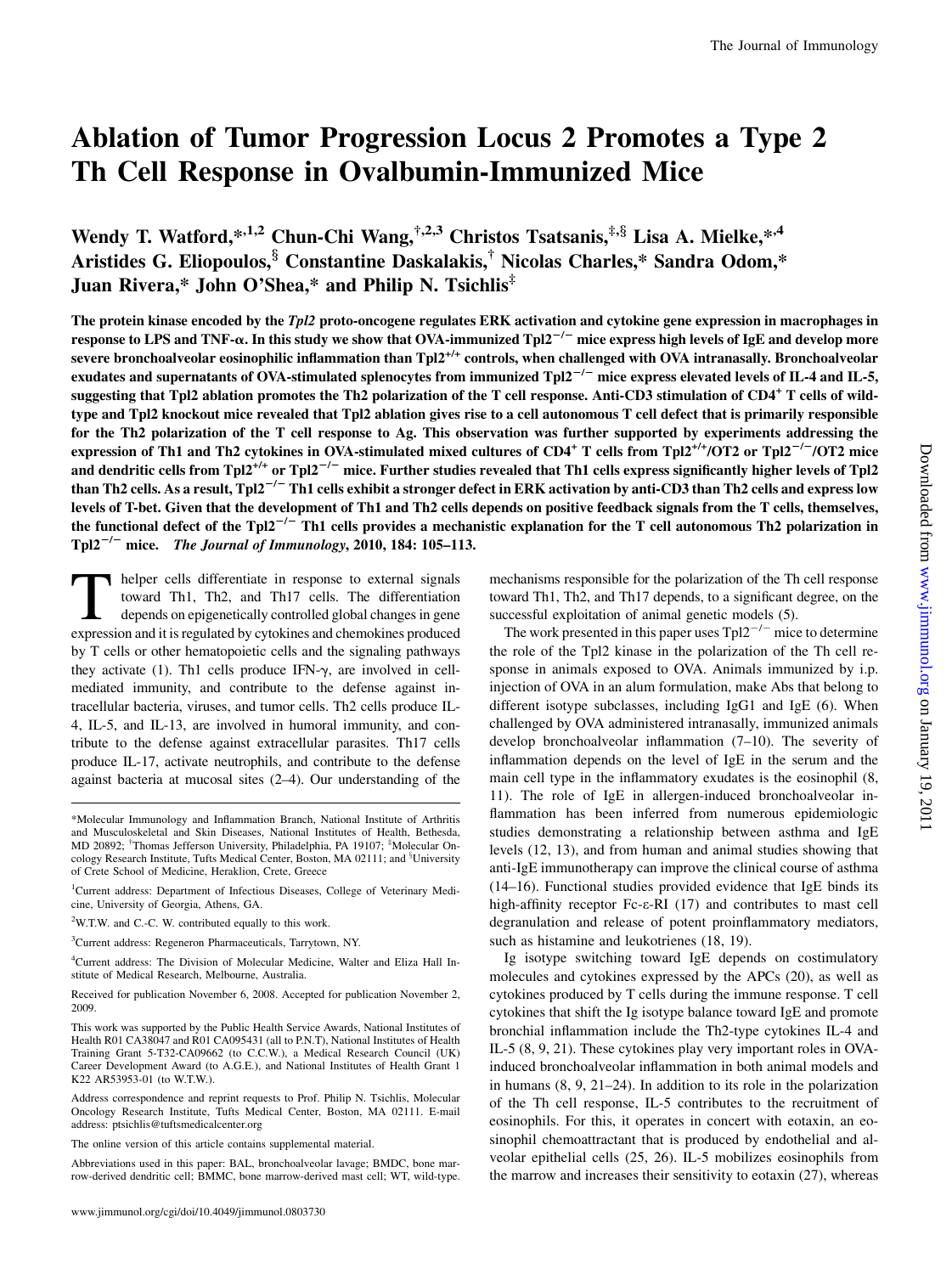eotaxin targets the accumulation of eosinophils at specific sites (25, 28, 29).

Tpl2 is a serine-threonine protein kinase that, when overexpressed, activates all the MAP kinase pathways (30–32), and the transcription factors NFAT and NF- $\kappa$ B in a variety of cell types (33– 35). Tpl2 ablation in mice revealed an obligatory role for this kinase in the transduction of TLR, death receptor, and G-protein–coupled receptor signals (36–39). However, of the pathways activated by these signals in macrophages and dendritic cells, only ERK depends on Tpl2 (40). The loss of ERK activation renders  $Tpl2^{-/-}$ macrophages defective in the induction of TNF- $\alpha$  and other proinflammatory molecules. These findings suggest that Tpl2 is involved in the regulation of innate immunity (36–38, 40). Tpl2 also plays an important role in T cell function and the regulation of adaptive immunity. TCR-stimulated  $Tp12^{-/-}$  T cells exhibit a defect in ERK activation and CTLA4 induction and they hyperproliferate in response to Ag (41).

In this paper we present evidence that OVA-immunized  $Tp12^{-/-}$ mice produce significantly higher levels of both OVA-specific and total IgE than Tpl $2^{+/+}$  mice. The upregulation of IgE correlates with increased secretion of Th2 cytokines and decreased secretion of IFN- $\gamma$ . The OVA-treated T cells of Tpl2<sup>-/-</sup> mice exhibit a cell autonomous defect that shifts the balance of cytokine production toward the Th2 cytokines. Ample evidence to date indicates that Tpl2 has an important role in the biology of APCs  $(36-38, 40)$  and unpublished observations]. The Th2 polarization of the T cell response to OVA in Tpl $2^{-/-}$  mice is in agreement with and complements our recent data showing that the defense of Tpl2 knockout mice to the obligate intracellular pathogen Toxoplama gondii is impaired because of a T cell autonomous defect of Th1 responses (42).

# Materials and Methods

### Animals

Tpl2 knockout mice have been described previously (30, 36). These mice carry a partial deletion of exon 3, a complete deletion of intron 3, exon 4, and intron 4, and a partial deletion of exon 5. The deletion removed the sequences encoding the ATP binding site of the Tpl2 kinase, and gave rise to a mutant gene that fails to produce stable RNA or protein (36). Experimental mice were 6- to 8-wk-old male littermates, and they were generated by crossing heterozygous Tpl2<sup>-/+</sup> mice. The Tpl2<sup>-/-</sup> mice used in these experiments had been backcrossed nine times to C57BL/6 mice. OT2 transgenic mice carry a TCR transgene that recognizes the OVA peptide  $OVA_{323-339}$  (43). Tpl2<sup>-/-</sup>/OT2 transgenic C57BL/6 mice were produced by crossing the OT2 transgene (also on the C57BL/6 background) into the Tpl $2^{-/-}$  genetic background. All mice were housed under pathogen-free genetic background. All mice were housed under pathogen-free conditions. All animal studies were approved by the Institutional Animal Care and Use Committees (IACUC) in the authors' institutions.

#### Ag sensitization and challenge

Mice were inoculated i.p. with  $10 \mu g$  OVA (Sigma-Aldrich, St. Louis, MO) in 100 ml PBS/alum suspension or with an equivalent volume of PBS/alum on days 0 and 5. The OVA inoculum was prepared by mixing OVA dissolved in PBS at a concentration of  $200 \mu g/ml$ , with an equal volume of a 2 mg/ml Alum suspension (Sigma-Aldrich). The final concentration of OVA in the 100  $\mu$ l OVA inoculum was 100  $\mu$ g/ml and the final concentration of alum was 1 mg/ml. Seven days after the 5-d boost, mice received 100  $\mu$ g OVA dissolved in 30  $\mu$ l PBS intranasally. Intranasal OVA application was repeated daily for 3 d. Prior to the intranasal application of the Ag, the mice were anesthetized with isoflurane (Abbott Laboratories, Abbott Park, IL).

#### Bronchoalveolar exudates

Bronchoalveolar exudates were collected by bronchoalveolar lavage (BAL) 1 d after the last intranasal application of OVA. Mice were anesthetized by i.p. injection of 2 mg pentobarbital (Abbott Laboratories). After this, their tracheas were cannulated with a polyethylene catheter (20 gauge; 1.16 inch), and their lungs were lavaged twice with 0.6 ml PBS. The volume recovered from each animal was ∼0.8 ml. Cells in the recovered BAL were counted in a hemocytometer. Cytospin preparations of BAL were stained with Wright's

stain (Protocol HEMA 3, Biochemical Science, Swedesboro, NJ). BAL supernatants obtained by centrifugation were used to measure eosinophil peroxidase, eotaxin, IgE, and cytokine (IL-4 and IL-5) levels.

### Measurement of anti-OVA IgG1, IgE, and total IgE in serum and BAL

Ninety-six-well microtiter plates were coated with a purified anti-mouse IgE mAb (R35-72, BD Pharmingen, San Diego, CA). Undiluted BAL or dilutions of serum samples were then added to the coated plates. The captured IgE was detected either with a biotinylated anti-mouse IgE mAb (R35-92, BD Pharmingen) or with biotinylated-OVA (40  $\mu$ g/ml). The IgE Ab measured total IgE levels, whereas OVA measured IgE-specific anti-OVA Abs. The total IgE levels were calculated based on standard curves generated from known amounts of purified mouse IgE  $(\kappa)$  isotype standard, [anti-TNP], 03121D, BD Pharmingen). OVA-specific IgG1 Abs were measured in serum samples using standard ELISA protocols. Microtiter plates were coated with OVA  $(10 \mu g/ml)$ . Dilutions of serum samples were then added to the plates. Biotinylated mAbs against mouse IgG1 (A85-1, BD Pharmingen) were used for detection. The levels of anti-OVA IgG1 were expressed as relative OD values.

### Quantitation and functional analysis of mast cells and basophils

Quantitation of mast cells in vivo was performed by staining sections of skin and stomach with toluidine blue at low pH. The numbers of brightly stained mast cells were counted per field of view for skin and per section for stomach. Basophils are characterized as FcERI<sup>+</sup>Kit<sup>-</sup>CD11b<sup>+</sup>CD49b<sup>+</sup> cells and were quantified in blood and spleen as described previously (44).

Bone marrow-derived mast cells (BMMCs) were obtained by flushing bone marrow cells from mouse tibiae and femurs with media and culturing them with recombinant mouse IL-3 (20 ng/ml) and stem cell factor (20 ng/ml) for  $>1$  mo. IgE receptor expression was determined by flow cytometry using FITC-conjugated anti-mouse IgE or an isotype control Ab (BD Pharmingen).

To test for BMMC function, Ag-induced  $\beta$ -hexosaminidase was measured. Briefly,  $2 \times 10^6$  BMMCs/ml were sensitized in medium without IL-3 for 3 h with 1  $\mu$ g/ml of DNP-specific IgE and challenged with DNP-HSA at 1-1000 ng/ml in Tyrode's buffer (10 mM HEPES buffer [pH 7.4], 130 mM NaCl, 5 mM KCl, 1.4 mM CaCl<sub>2</sub>, 1 mM MgCl<sub>2</sub>, 5.6 mM glucose, and  $0.1\%$ BSA).  $\beta$ -hexosaminidase release was measured as described previously (45). The enzymatic activities of  $\beta$ -hexosaminidase in supernatants and in the cell pellets, after solubilizing with 0.5% Triton X-100 in Tyrode's buffer, were measured with p-nitrophenyl N-acetyl- $\beta$ -D-glucosaminide in 0.1 M sodium citrate (pH 4.5) for 60 min at 37˚C. The reaction was stopped by addition of 0.2 M glycine (pH 10.7). The release of the product  $4-p$ -nitrophenol was detected by absorbance at 405 nm. The extent of degranulation was calculated as the percentage of 4-p-nitrophenol absorbance in the supernatants over the sum of absorbance in the supernatants and in cell pellets solubilized in detergent. For maximal IgE-independent  $\beta$ -hexosaminidase release, cells were alternatively stimulated with PMA plus ionomycin.

#### Splenocyte cultures, bone marrow-derived dendritic cells, and CD4<sup>+</sup> T cells

Single-cell suspensions of mouse splenocytes  $(2 \times 10^7 \text{cells/ml})$  derived from Tpl2<sup>+/+</sup> and Tpl2<sup>-/-</sup> mice were cultured in DMEM supplemented with penicillin and streptomycin (Life Technologies, Rockville, MD), nonessential amino acids (Life Technologies), sodium pyruvate (Life Technologies), and FBS (10%, Life Technologies). Splenocyte cultures were treated with OVA (100  $\mu$ g/ml) for 48 h. Culture supernatants were tested for IL-4, IL-5, and IFN- $\gamma$  by ELISA.

Bone marrow-derived dendritic cells (BMDCs) were produced by culture of bone marrow cells from femurs and tibias of six 12-wk-old mice. Cells  $(1 \times 10^6 \text{ cells/ml})$  were cultured at 37°C and 5% CO<sub>2</sub> in complete RPMI (RPMI 1640 containing 10% FCS [BioSource International, Camarillo, CA], 100 U/ml penicillin, 100 µg/ml streptomycin, 2 mM L-glutamine [Invitrogen], and 50  $\mu$ M 2-mercaptoethanol [Sigma-Aldrich]) supplemented with 40 ng/ml GM-CSF (PeproTech, Rocky Hill, NJ). On days 3 and 5, fresh medium equal to half of the initial volume of the culture containing 40 ng/ml GM-CSF was added. On day 7, nonadherent cells were collected, incubated with anti-mouse CD11c labeled microbeads (Miltenyi Biotech, Auburn, CA), and CD11c<sup>+</sup> cells were selected using an AutoMACS (Miltenyi Biotec) according to the manufacturer's instructions. The purity of the cell population was determined to be  $>90\%$  CD11c<sup>+</sup> by flow cytometry.

To determine whether LPS-stimulated cells express dendritic cell markers, on day 6 of culture, cells were either stimulated with LPS, zymosan, or polyinosinic-polycytidylic acid overnight. On day 7, cells were harvested and stained with Abs to CD11c (HL-3, BD Pharmingen) and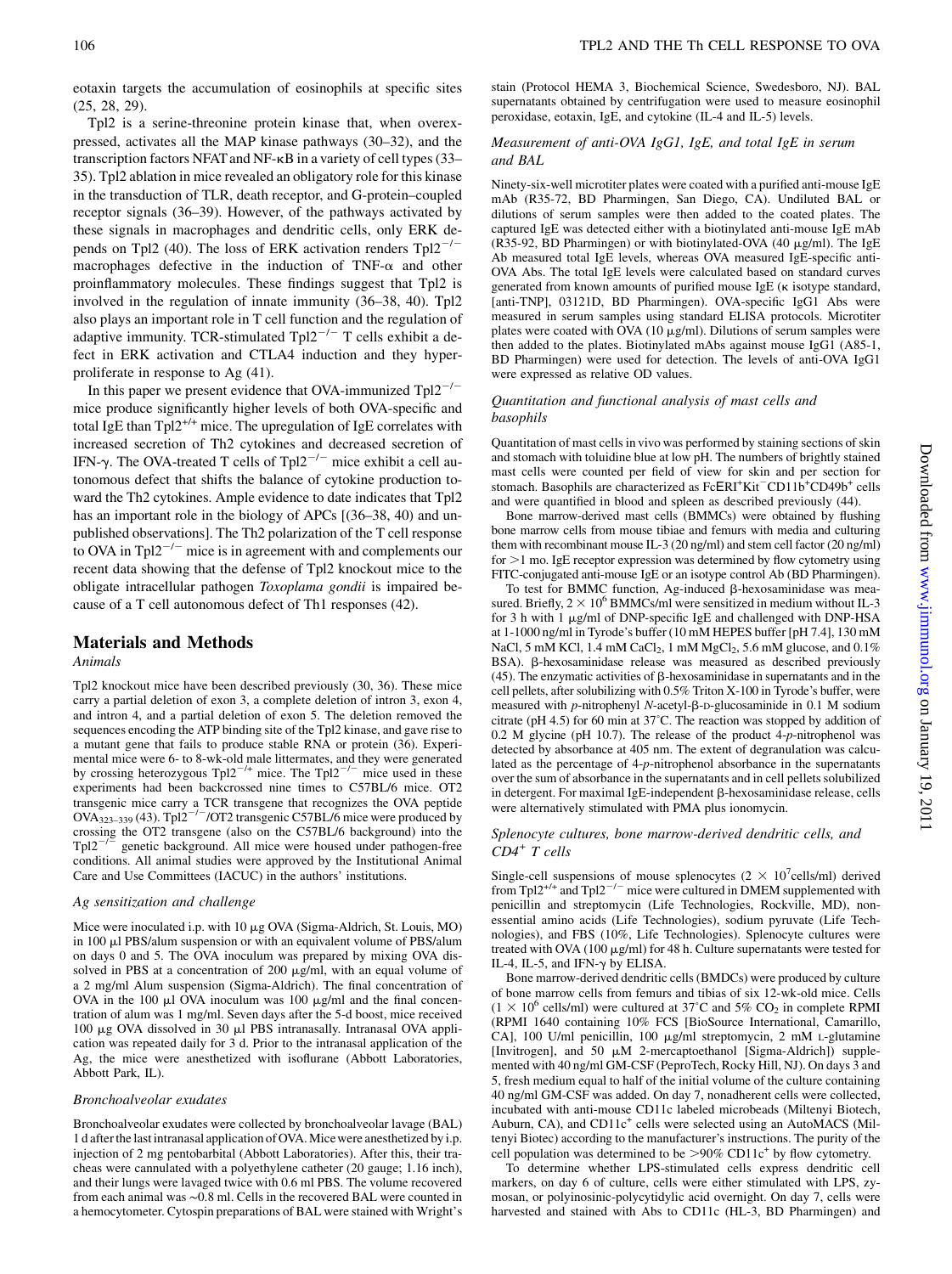CD11b (M1/70, BD Pharmingen) in combination with Abs against costimulatory markers, including CD86 (GL1, BD Pharmingen), MHC class II/ I-A<sup>b</sup> (25-9-17, BD Pharmingen), CD40 (HM40-3, BD Pharmingen), and CD80 (16-10A1,BD Pharmingen).

Total CD4+T cells were purified from spleen and lymph nodes by negative selection using a CD4<sup>+</sup> T cell isolation kit and an AutoMACS instrument (Miltenyi Biotec). Cells isolated in this way were routinely  $>90\%$  pure CD4<sup>+</sup> T cells. Unless indicated otherwise, naive CD4<sup>+</sup>CD62L<sup>+</sup>CD44<sup>lo</sup>CD25<sup>-</sup> T cells were further purified to >99% by cell sorting using a FACSAria II (BD Biosciences) or MoFlo sorter (DakoCytomation, Carpintera, CA).

#### Anti-CD3 stimulation of total splenocytes and  $CD4^+$  T cells

For cytokine secretion,  $5 \times 10^5$  whole splenocytes were stimulated in a 200-µl volume with 0-3 µg/ml anti-CD3 for 48 h, and IFN- $\gamma$  and IL-4 in cell culture supernatants were quantified by Th1/2 mouse cytometric bead array (BD Pharmingen). For mRNA analysis,  $1-2 \times 10^6$  cells/ml were stimulated with 5  $\mu$ g/ml immobilized anti-CD3, or 5  $\mu$ g/ml immobilized anti-CD3 and anti-CD28 for 18 h. Gene expression was measured by realtime PCR. Briefly, RNA was isolated and reverse transcribed using a firststrand cDNA synthesis kit (Roche, Mannheim, Germany). Real-time PCR was performed using the ABI PRISM7700 Sequence Detection System (Applied Biosystems, Foster City, CA). Analysis of IL-4, IFN- $\gamma$ , and 18S mRNA levels was performed using commercially available primer/probe sets (Applied Biosystems). Relative levels of all genes were determined by normalization to endogenous 18S levels and are presented as relative to the unstimulated control for each individual experiment, which was arbitrarily designated a value of 1.

# Th1 and Th2 differentiation of  $CD4^+$  T cells and maintenance of Th1 and Th2 polarized cultures

Naive CD4<sup>+</sup>CD62L<sup>+</sup>CD44<sup>lo</sup>CD25<sup>-</sup> T cells were sorted to >99% purity. Cells were cultured at  $1 \times 10^6$ /ml complete RPMI 1640 in tissue culture plates that had been precoated with  $5 \mu g/ml$  anti-CD3 and anti-CD28 in the presence of various cytokines and anticytokine Ab mixtures to direct distinct Th lineages as follows: Th0, no cytokines or anticytokines; Th1, 20 ng/ml IL-12 and 10  $\mu$ g/ml anti-IL-4; and Th2, 10 ng/ml IL-4 and 10  $\mu$ g/ml anti-IFN-g. Cells were cultured for 3 d and subsequently transferred into T75 flasks containing 15 ml medium with 40 U/ml IL-2 alone (Th0) or in combination with IL-12 (Th1) or IL-4 (Th2) and grown an additional 4 d. Fully polarized Th0, Th1, or Th2 cells were harvested after 7 d of culture.

For biochemical analyses of fully polarized wild-type (WT) and  $Tpl2^{-/-}$ Th cell lineages, T cells were harvested on day 7 of culture. Cells were washed in complete RPMI 1640 and rested for 8 h in cytokine-free medium. After harvest, cells were adjusted to 2.5  $\times$  10<sup>6</sup> cells/ml medium and stimulated with  $5 \mu g/ml$  anti-CD3 for the indicated times. Lysates of cell pellets were prepared in Triton lysis buffer. Proteins were separated by SDS-PAGE and transferred to nylon membranes for Western blotting with phosphor ERK1/2 and total ERK1/2 Abs (Cell Signaling Technology, Beverly, MA) as previously described (36).

For quantitation of transcription factor expression, total CD4 cells were subjected to the same 7-d Th0, Th1, and Th2 polarization regimen as described previously. On day 7, cells pellets were lysed in Triton lysis buffer. Proteins were separated by SDS-PAGE, transferred to nylon membranes, and probed for the Th1 transcription factor, T-bet (Santa Cruz Biotechnology, Santa Cruz, CA) as well as the Th2 transcription factor, Gata-3 (Santa Cruz Biotechnology) as previously described (36).

#### OVA stimulation of mixed cultures of T cells and dendritic cells

For coculture experiments,  $10^4$  WT or  $Tpl2^{-/-}$  BMDCs (10,000/well) were incubated with a 10-fold excess of naive OT2 CD4<sup>+</sup> cells (100,000/well) and varying amounts of OVA peptide (OVA323–339, Peptides International, Louisville, KY) in 96-well microtiter plates in a volume of 200  $\mu$ L. On day 3, supernatants were harvested and analyzed by ELISA for the expression of IFN- $\gamma$ , IL-4, and IL-5 as described below.

# Measurement of cytokines, chemokines, and eosinophil peroxidase

To measure IL-4, IL-5, and IFN- $\gamma$ , in BAL and/or culture supernatants, we used ELISA kits from BD Pharmingen (OptEIA Kit). Alternatively, IFN-g and IL-4 were measured in cell culture supernatants using a mouse Th1/2 cytometric bead array (BD Pharmingen) where indicated.

Eotaxin levels were also measured by ELISA. The capture Ab, used to coat the microtiter plates, was an anti-mouse eotaxin polyclonal Ab (AF-420-NA, R&D Systems, Minneapolis, MN). The detection Ab was a biotinylated antimouse eotaxin Ab (BAF420, R&D Systems). Purified anti-mouse eotaxin Ab (the capture Ab) was diluted in coating buffer  $(0.4 \mu g/ml)$  and was adsorbed onto the wells of a 96-well microtiter plate. Uncoated sites were blocked with blocking buffer. The undiluted BAL samples were then incubated with the plate-bound antieotaxin Ab. After this, 40 ng/ml biotinylated anti-mouse eotaxin Ab (detection Ab) in blocking buffer was added to each well, followed by Avidin conjugated to HRP (BD Pharmingen) (1/ 1000 dilution), and the substrate  $3,3',5.5'$ tetramethylbenzidine (BD Pharmingen). Eotaxin levels were calculated by reference to standard curves of known amounts of recombinant mouse eotaxin (420-ME, R&D Systems).

Eosinophil peroxidase in BAL was measured using  $o$ -phenylene-diamine hydrochloride as the substrate. Seventy-five microliters of the substrate solution (16 mM o-phenylene-diamine hydrochloride, 0.1% Triton X-100,  $0.01\%$  H<sub>2</sub>O<sub>2</sub> in 100 mM Tris-HCl) was added to 50  $\mu$ l of the sample in 96well microtiter plates and the mixture was incubated at room temperature for 30 min. The reaction was stopped by adding 50  $\mu$ l 4 M sulfuric acid. The OD of the reaction product was read at 450 nm. Eosinophil peroxidase levels were calculated by reference to standard curves of HRP (BD Pharmingen). This method has been shown to detect eosinophil but not neutrophil peroxidase activity (46).

#### Statistical analysis

Given the variability between individual mice, all the experiments were carried out on multiple animals  $(3-11$  per group per experiment), and they were repeated multiple  $(3-18)$  times. Tpl2<sup>+/+</sup> and Tpl2<sup>-/-</sup> mice within a given experiment were compared by t test or the Wilcoxon/Mann-Whitney  $U$  test, a nonparametric equivalent that does not assume normality of the measurements (it compares medians instead of means).

# Results

### Total IgE, Ag-specific IgG1, and IgE levels in the serum of OVA-immunized Tpl2<sup>+/+</sup> and Tpl2<sup>-/-</sup> mice

To determine the role of Tpl2 in adaptive immunity and allergeninduced pulmonary inflammation,  $Tp12^{+/+}$  and  $Tp12^{-/-}$  mice were inoculated i.p. with OVA  $(10 \mu g)$  in alum. The i.p. inoculation of the OVA/alum formulation elicits a response characterized by the production of IgG1 and IgE Abs. Five days later, the mice were given a boost of 10  $\mu$ g OVA i.p. Finally, on days 12–14 the mice were challenged with the same Ag intranasally. One day after the intranasal challenge, blood samples were collected, and serum levels of total IgE and OVA-specific IgG1 and IgE were measured by ELISA. The results showed that serum levels of OVA-specific IgG1 Abs were lower in Tpl2<sup> $-/-$ </sup> mice (Fig. 1A). In contrast, total IgE and OVA-specific IgE Abs were significantly higher in  $Tpl2^{-/-}$ mice (Fig. 1B, 1C). These results demonstrate that inactivation of Tpl2 enhances total and Ag-specific IgE responses.

Our previous studies had shown that the histology of the bone marrow, thymus, spleen, and lymph nodes of the  $Tp12^{-/-}$  mice was normal and that the numbers of CD4, CD8, Thy1.2, B220, CD11b, Ter-1 (CCR8), CD3, IL-2R $\alpha$ , TCR $\alpha/\beta$ , and TCR $\gamma/\delta$  positive cells in these organs, were also normal (36). These findings suggest that the shift in the relative levels of Ig isotypes observed in OVAimmunized  $Tp12^{-/-}$  mice were not due to major structural defects of these organs or to major defects in lymphoid cell differentiation and distribution. Our previous studies had also shown that isolated B cells from  $Tpl2^{-/-}$  mice produced low levels of IgE when stimulated with IL-4 or CD40 ligand, two molecules that control IgE synthesis in B cells (47). The increased levels of IgE in OVAimmunized mice therefore were unexpected and could not be explained on the basis of a cell autonomous B cell defect. Instead, the combination of these seemingly incompatible observations suggests that IgE levels may be higher in OVA-immunized  $Tpl2^{-/-}$ mice because of the effects of Tpl2 ablation on the complex interactions between different types of cells in the immune system.

# Allergen-induced pulmonary inflammation is more severe in  $Tpl2^{-/-}$  than in  $Tpl2^{+/+}$  mice

IgE is an important mediator of allergen-induced inflammatory responses. We therefore examined the severity of bronchoalveolar inflammation in OVA immunized  $Tp12^{+/+}$  and  $Tp12^{-/-}$  mice 1 d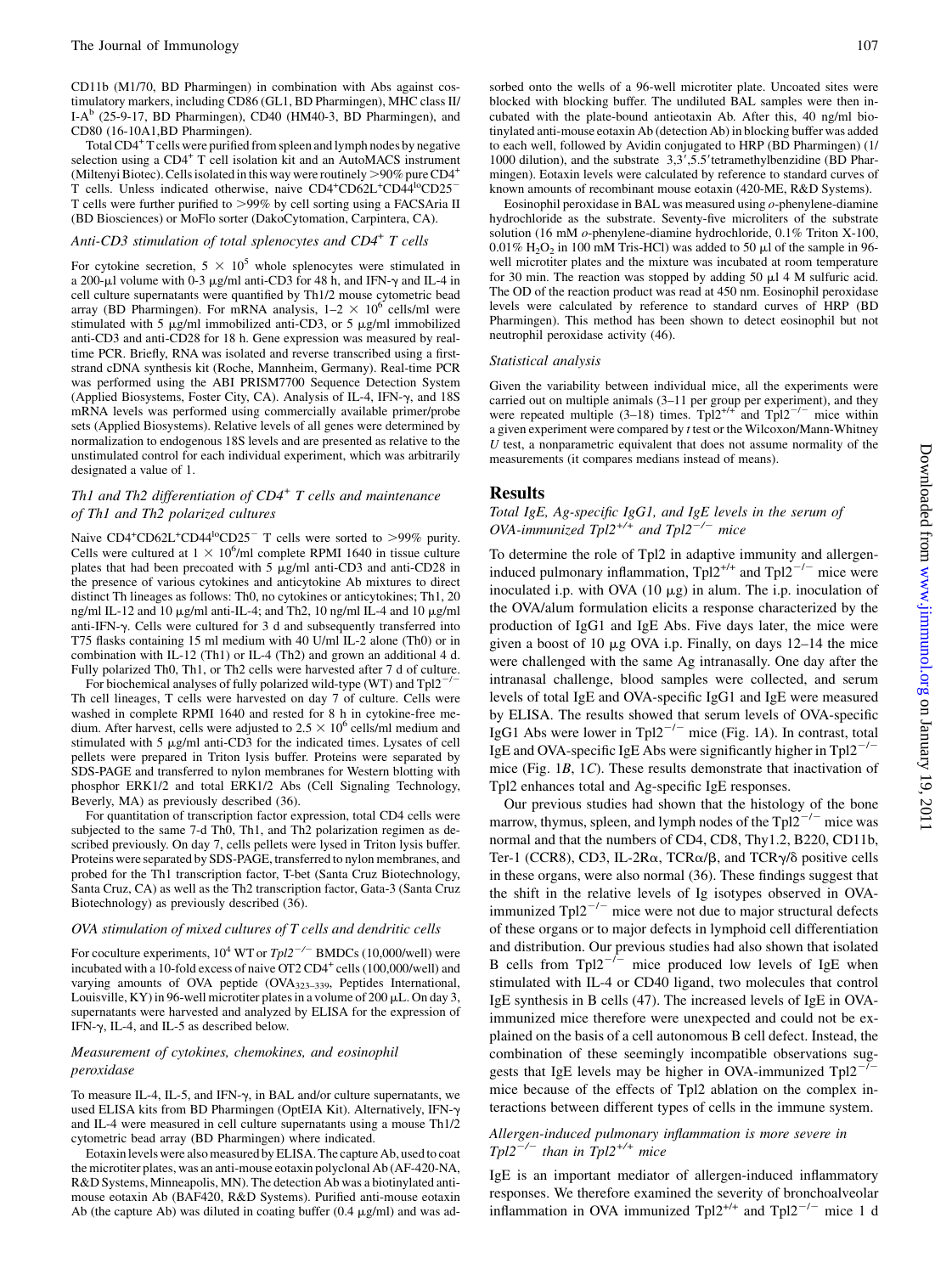

**FIGURE 1.** Isotype-specific Abs in the serum of OVA immunized  $Tpl2^{+/+}$ and  $Tp12^{-/-}$  mice. Tpl2 knockout and WT mice were immunized and challenged with OVA. Age- and sex-matched control mice were inoculated with PBS. Serum was collected 1 d after OVA challenge. Ig isotype levels in serum were measured by ELISA: (A) Levels of anti-OVA IgG1, (B) levels of anti-OVA IgE,and (C) levels of total IgE. Data of anti-OVA IgG1 were presented as the mean  $OD \pm SD$ . Data of anti-OVA IgE and total IgE were presented as the mean concentration (ng/ml)  $\pm$  SD. Each group consisted of three mice. This was 1 of 18 similar experiments.  $p$  Values were calculated based on the results of all 18 experiments by the stratified version of the Wilcoxon test. WT/PBS: WT mice receiving PBS and OVA challenge; WT/ OVA: WT mice receiving OVA immunization and OVA challenge; KO/PBS: Tpl2 knockout mice receiving PBS and OVA challenge; KO/OVA: Tpl2 knockout mice receiving OVA immunization and OVA challenge.

after intranasal challenge with OVA. To isolate the bronchoalveolar exudates, we performed BAL as described in Materials and Methods. Only a few inflammatory cells were detected in exudates from Tpl2<sup>+/+</sup> mice. In contrast, exudates from Tpl2<sup>-/-</sup> mice contained significantly higher numbers of inflammatory cells, primarily eosinophils (Fig. 2A). The increased number of eosinophils in Tpl $2^{-/-}$  mice correlated with increased levels of eosinophil peroxidase (Fig. 2B), suggesting that the eosinophils accumulating in the exudates were active. To investigate the mechanisms responsible for the differential recruitment of eosinophils, we proceeded to measure the bronchoalveolar exudate levels of molecules linked to eosinophil recruitment. The results showed that the chemokine eotaxin and IgE were both significantly higher in the exudates of Tpl2<sup>-/-</sup> mice (Fig. 2C, 2D).

To further explore the mechanism of the enhanced allergic response of Tpl $2^{-/-}$  mice to OVA, we also examined the number of basophils in the blood and spleen and the number of mast cells in the skin and stomach of Tpl2<sup>+/+</sup> and Tpl2<sup>-/-</sup> mice. The results

showed no significant differences. Similarly, there were no significant differences between  $Tpl2^{+/+}$  and  $Tpl2^{-/-}$  BMMCs development or IgE receptor ( $Fc\in RI\alpha$ ) expression or functionally as measured by  $\beta$ -hexosaminidase release after IgE receptor crosslinking (Supplemental Fig. 1A–C).

# OVA challenge induces a stronger Th2 cytokine response in  $Tpl2^{-/-}$  than in  $Tpl2^{+/+}$  T cells

The results of our earlier studies, which were discussed previously, showed that the shift in the relative levels of Ig isotypes in OVAimmunized Tpl $2^{-/-}$  animals are not the result of major defects in lymphoid cell differentiation and distribution or to defects in B cell, basophil, and mast cell function. Given that increased levels of IgE have been linked to cytokines produced by Th2 cells (9–11, 48), the question arose as to whether T cells from OVA-immunized  $Tpl2^{-/-}$  mice produce predominantly Th2 cytokines when exposed to OVA. To address this question, we measured the levels of IL-4 and IL-5 (Th2 cytokines) in bronchoalevolar exudates from OVA-immunized or PBS-inoculated control mice. The same cytokines were measured in the supernatants of splenocyte cultures exposed to OVA. The results showed that brochoalveolar exudates from Tpl $2^{-/-}$  mice contain higher concentrations of IL-4 and IL-5 (Fig. 3A, 3B). Culture supernatants of OVA-treated splenocytes from Tpl2<sup> $-/-$ </sup> mice also contained higher levels of both IL-4 and IL-5 (Fig. 3C, 3D). These data suggested that Tpl2 ablation promotes the Th2 polarization of the immune response to OVA.

# Tpl2 ablation gives rise to a T cell-intrinsic defect in Th cell differentiation that favors Th2 polarization

Exposure to Ag promotes T cell proliferation and expression of cytokines and other molecules involved in T cell activation. Theoretically, the polarization of the T cell response could be a T cell autonomous phenomenon, or it may be regulated by signals that originate in the APCs. Alternatively, it may depend on a combination of T cell autonomous and APC-dependent mechanisms. Therefore, Tpl2 ablation may be operating at the T cell level, at the APC level, or both. Experiments presented in this study provide evidence for an intrinsic T cell defect that favors Th2 polarization in Tpl $2^{-/-}$  mice. CD4<sup>+</sup> T cells polarized toward the Th1 phenotype express primarily Th1 cytokines, such as IFN- $\gamma$ , wheras T cells polarized toward the Th2 phenotype express primarily Th2 cytokines, such as IL-4 and IL-5. Th1 cytokines provide positive feedback signals that promote the differentiation of the Th cells toward the Th1 phenotype. Similarly, Th2 cytokines promote Th cell differentiation toward the Th2 phenotype. Stimulation of splenocytes with soluble anti-CD3 revealed that in the absence of Tpl2, T cells produce less IFN- $\gamma$  (a Th1 cytokine), and more IL-4 (a Th2 cytokine) (Fig. 4A). This experiment suggested that the Th2 polarization of the T cell response in  $Tpl2^{-/-}$  mice could be mediated by T cell autonomous mechanisms. To confirm this conclusion, purified CD4<sup>+</sup>T cells from WT or Tpl2 knockout mice were stimulated with plate-bound anti-CD3 and anti-CD28, which stimulate the T cells in an APC-independent manner. After 18 h, cytokine expression was measured by real-time RT-PCR. Tpl2 knockout  $CD4^+$  T cells expressed less IFN- $\gamma$  and slightly increased IL-4 compared with WT CD4<sup>+</sup> T cells, both basally and after stimulation (Fig. 4B). These data support the hypothesis that Tpl2 ablation gives rise to a T cell-intrinsic defect in Th cell differentiation, which causes a Th1/Th2 imbalance favoring the Th2 cells. Tpl2 therefore may promote T cell differentiation along the Th1 lineage and Tpl2 ablation may give riseto a Th1 differentiation defect.

To address the mechanism by which Tpl2 may affect the differentiation of Th cells, we first examined the expression of Tpl2 in cultured Th1 and Th2 cells from WT mice. Analysis of Th1 and Th2 polarized CD4<sup>+</sup> T cells revealed that Th1 cells express higher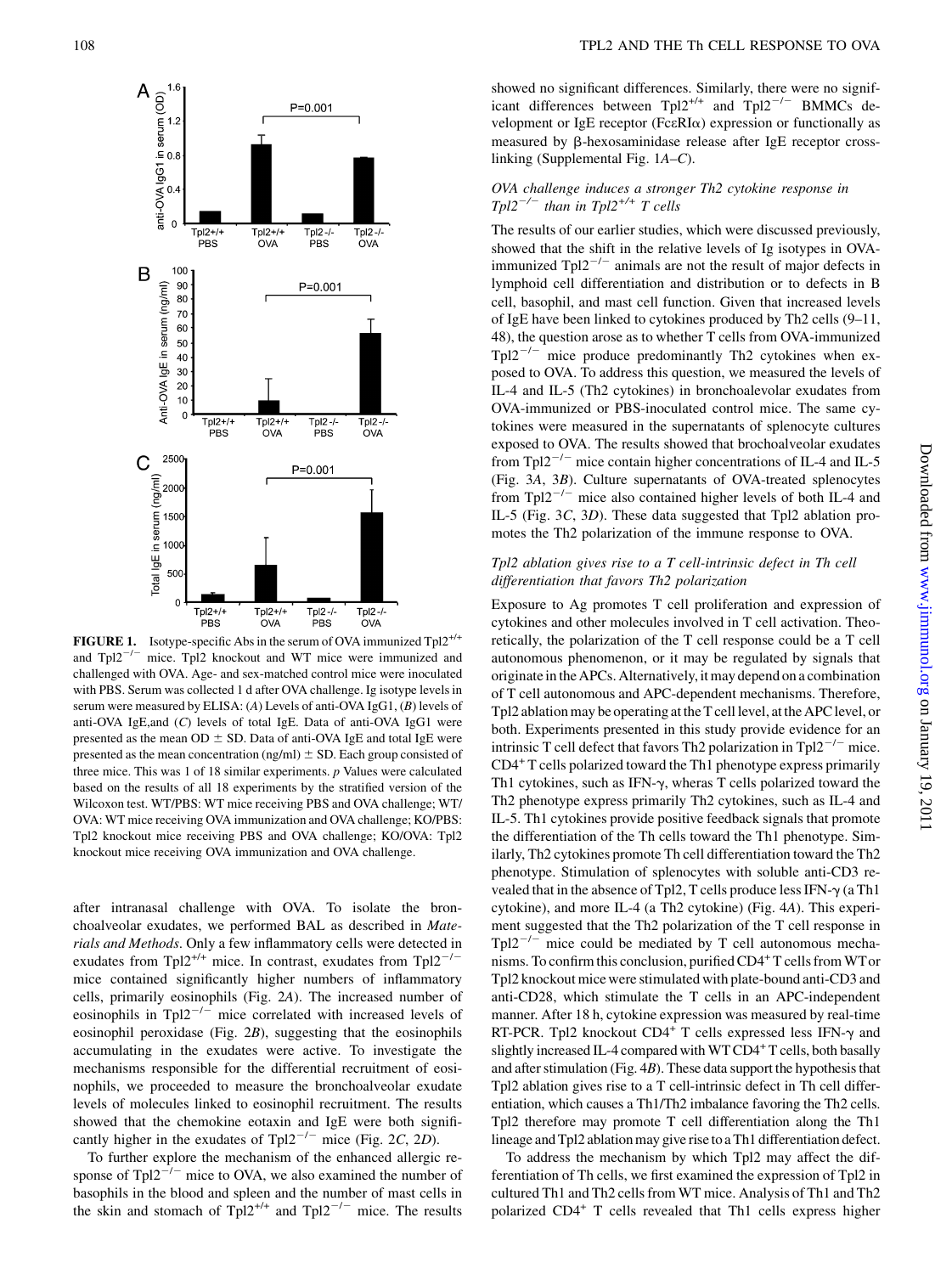FIGURE 2. OVA-induced bronchoalveolar inflammation in Tpl2<sup>-/-</sup> and Tpl2<sup>+/+</sup> mice. Tpl2 knockout and WT mice were immunized and challenged with OVA. Ageand sex-matched control mice were inoculated with PBS. Bronchoalveolar exudates were collected 1 d after OVA challenge as described in Materials and Methods. A, Numbers of polymorphonuclear leukocytes (PMN), Lymphocytes (Lym), macrophages (Mac), and eosinophils (Eos) in bronchoalveolar exudates; (B) concentration of eosinophil peroxidase in bronchoalveolar exudates; (C) concentration of eotaxin in bronchoalveolar exudates; (D) concentration of total IgE in bronchoalveolar exudates. Data were presented as mean values  $\pm$  SD. Each group consisted of three mice. This was 1 of 18 similar experiments. *p* Values were calculated based on the results of all 18 experiments by the stratified version of the Wilcoxon test. Symbols for different groups are the same as in Fig. 1.



mRNA levels of Tpl2 than Th2 cells that was further enhanced in the presence of TCR ligation (Fig. 5A1). Analysis of IFN- $\gamma$  mRNA expression confirmed proper polarization of the Th1 cells (Fig. 5A2). As a result, ERK activation in response to anti-CD3 stimulation is inhibited significantly in Tpl2<sup>-/-</sup> Th1 cells but not in Tpl2<sup>-/-</sup> Th2 cells (Fig. 5B). We conclude that TCR signaling de-

pends heavily on Tpl2 in Th1 but not in Th2 cells, making the effects of Tpl2 ablation in Th1 cells more severe than in Th2 cells. Based on these data, we hypothesized that Th1 cells developing in  $Tpl2^{-/-}$  mice are functionally defective. To address this hypothesis, we examined the expression of T-bet (a Th1 determinant) and GATA3 (a Th2 determinant) in WT or Tpl2-deficient, fully



FIGURE 3. Cytokine levels in bronchoalveolar exudates and cultures of splenocytes from OVA-immunized Tpl2<sup>+/+</sup> and Tpl2<sup>-/-</sup> mice challenged with OVA. Tpl2<sup>-/-</sup> and Tpl2<sup>+/+</sup> mice were immunized and challenged with OVA. Age- and sex-matched control mice were inoculated with PBS. A and B, Bronchoalveolar exudates were collected 1 d after OVA challenge. IL-4 (A) and IL-5 (B) levels were measured by ELISA. Data are presented as mean values  $\pm$  SD. Each group consisted of three mice. This was 1 of 18 similar experiments. p Values were calculated based on the results of all 18 experiments by the stratified version of the Wilcoxon test. Symbols for different groups are the same as in Fig. 1. C and D, Splenocyte cultures were treated with OVA. IL-4 (C) and IL-5 (D) levels were measured 48 h later by ELISA. Data are presented as mean cytokine concentration  $\pm$  SD. Each group consisted of three mice. This was one of eight similar experiments. p Values were calculated based on the results of all eight experiments by the stratified version of the Wilcoxon test. Symbols for different groups are the same as in Fig. 1.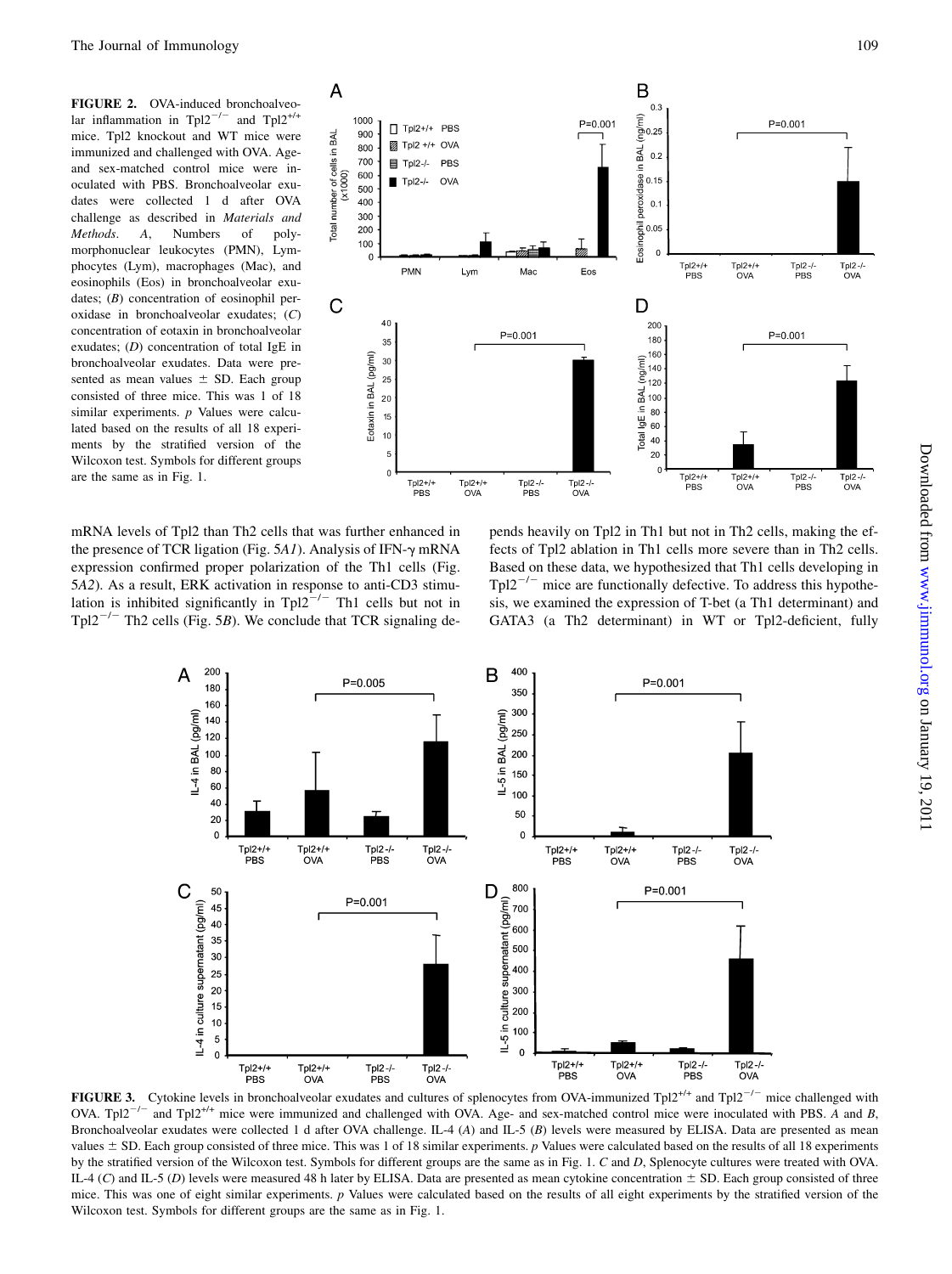

FIGURE 4. Tpl2 deficiency leads to a Th2 bias ex vivo. A, Whole splenocytes ( $5 \times 10^5$  in 200 µl media) were stimulated with soluble anti-CD3 for 48 h, and the production of IFN- $\gamma$  (left plot) and IL-4 (right plot) were measured by cytometric bead array.  $B$ , Purified CD4<sup>+</sup> T cells were stimulated with plate-bound anti-CD3 and anti-CD28 for 18 h, and cytokine and transcription factor mRNA levels were determined by real-time RT-PCR. Data are representative of two independent experiments.

polarized Th1 and Th2 cells. The results (Fig. 5C) showed that Th1 cells from Tpl $2^{-/-}$  mice express greatly reduced levels of T-bet, whereas Th2 cells from the same mice express only slightly higher levels of GATA3 than Th2 cells of WT mice. These results suggest functional differences between Tpl2<sup>-/-</sup> and Tpl2<sup>+/+</sup> Th1 cells, and they are consistent with the results of earlier studies showing that the phosphorylation of STAT4 and the expression of IFN- $\gamma$  in TCR or IL-12–stimulated CD4<sup>+</sup> T cells are Tpl2-dependent (42). Overall, these data combined, suggest that Th1 cells developing from  $Tp12^{-7}$ mice are functionally defective. Given that cytokines produced by Th1 cells promote Th1 cell differentiation, these findings also suggest that the functional defect of the  $Tpl2^{-/-}$  Th1 cells contributes to the T cell autonomous Th2 polarization in Tpl $2^{-/-}$  mice.

# The effect of Tpl2 ablation on APC function

The Th2 polarization of the Th cell response in Tpl $2^{-/-}$  mice may depend on T cell autonomous mechanisms, as suggested by the data presented previously, or a combination of T cell autonomous and APC-dependent mechanisms. The latter was suggested by a wealth of earlier data showing that the ablation of Tpl2 gives rise to functional defects in both macrophages and dendritic cells (36, 37, 40, 47), also confirmed in the current study by measuring LPSor zymosan-induced cytokine production in BMDCs (data not shown). To address the role of APC-dependent mechanisms in Th2 polarization in Tpl2 knockout mice, we first examined the effects of Tpl2 ablation on the number of dendritic cells in the spleen of unimmunized animals. To this end, low-density spleen cells enriched in dendritic cells (49) were stained for: (a) CD11c, CD4, and CD8; (b) CD11c and B220; and (c) CD11c, CD11b, and CD8. Flow-cytometric analysis of the stained cells revealed that the numbers of plasmacytoid dendritic cells  $(B220<sup>+</sup>CD11c<sup>low</sup>)$ , CD8<sup>+</sup> conventional dendritic cells (CD8<sup>+</sup>; CD11b<sup>+</sup>CD11c<sup>+</sup>CD8<sup>+</sup>), and  $CD8^-$  conventional dendritic cells ( $CD11b^+CD11c^+CD8^-$ ) in the spleen of Tpl2<sup>+/+</sup> and Tpl2<sup>-/-</sup> mice were similar (Supplemental Fig. 2A). Further studies revealed that freshly isolated CD11c-positive dendritic cells from the spleen of  $Tp12^{+/+}$  and  $Tpl2^{-/-}$  mice express similar levels of MHC class II, CD80,



FIGURE 5. Tpl2 ablation gives rise to a T cell-intrinsic defect in Th cell differentiation that favors Th2 polarization. A1 and A2, fully polarized murine Th1 and Th2 cells were cultured as described in Materials and Methods. The cells were harvested on day 7 of culture, washed, and restimulated in the presence  $(+)$  or absence  $(-)$  of immobilized anti-CD3 for 4 h. Tpl2  $(AI)$  and IFN- $\gamma$   $(A2)$  expression were measured by real-time RT PCR using commercially available primer/probe sets (Applied Biosystems). IFN- $\gamma$  expression confirmed proper polarization of the cells. Data are expressed as mean  $\pm$  SD and are representative of 2 independent experiments.  $B$ , Th1- and Th2-polarized CD4<sup>+</sup> Th cells from WT and  $Tpl2^{-/-}$  mice, were stimulated with anti-CD3. Cell lysates harvested at the indicated time points from the start of the stimulation, were probed with total ERK and phosphor-ERK Abs.  $C$ , Tpl2<sup>-/-</sup> Th1 cells express low levels of T-bet, whereas  $Tpl2^{-/-}$  Th2 cells express only marginally higher levels of GATA3 than WT Th2 cells. Cell lysates of fully polarized Th0, Th1, and Th2 Tpl2<sup>+/+</sup> and Tpl2<sup>-/-</sup> cells, harvested as described in the text, were probed with the indicated Abs. Data are representative of two experiments yielding identical results.

CD86, and CD40 (Supplemental Fig. 2B). Finally, the induction of MHC class II, CD80, CD86, and CD40 was also similar in unfractionated WT and Tpl2<sup> $-/-$ </sup> dendritic cells stimulated with LPS, zymosan, or polyinoinic-polycytidylic acid (Supplemental Fig. 3).

# The role of Tpl2 expressed in APCs in the Th1/Th2 differentiation of Ag-stimulated Th cells

To determine how the TLR signaling defects in Tpl $2^{-/-}$  dendritic cells described previously, affect the differentiation of Th cells responding to Ag stimulation, we first crossed an OVA-TCR transgene (OT2) into the Tpl2<sup>-/-</sup> genetic background. CD4<sup>+</sup> T cells from OT2 transgenic  $Tp12^{+/+}$  and  $Tp12^{-/-}$  mice and BMDCs from naive Tpl2<sup>+/+</sup> or Tpl2<sup>-/-</sup> mice, were cocultured in all possible combinations, and mixed cultures were exposed to OVA. The results showed that cultures of Tpl $2^{-/-}$  T cells, in combination with either Tpl2<sup>+/+</sup> or Tpl2<sup>-/-</sup> dendritic cells released lower levels of IFN- $\gamma$  and higher levels of IL-4 and IL-5 than cultures of Tpl2<sup>+/+</sup> T cells (Fig. 6), confirming that the expression of Tpl2 in T cells plays a critical role in the Th1 polarization of the Th cell response. CD4<sup>+</sup> T cells (of both the Tpl2<sup>+/+</sup> and Tpl2<sup>-/-</sup> genotype) on the other hand, produced similar levels of IFN- $\gamma$ , IL-4, and IL-5, when cocultured with Tpl2<sup>+/+</sup> and Tpl2<sup>-/-</sup> DCs (Fig. 6). These data combined, support the hypothesis that T cell-expressed Tpl2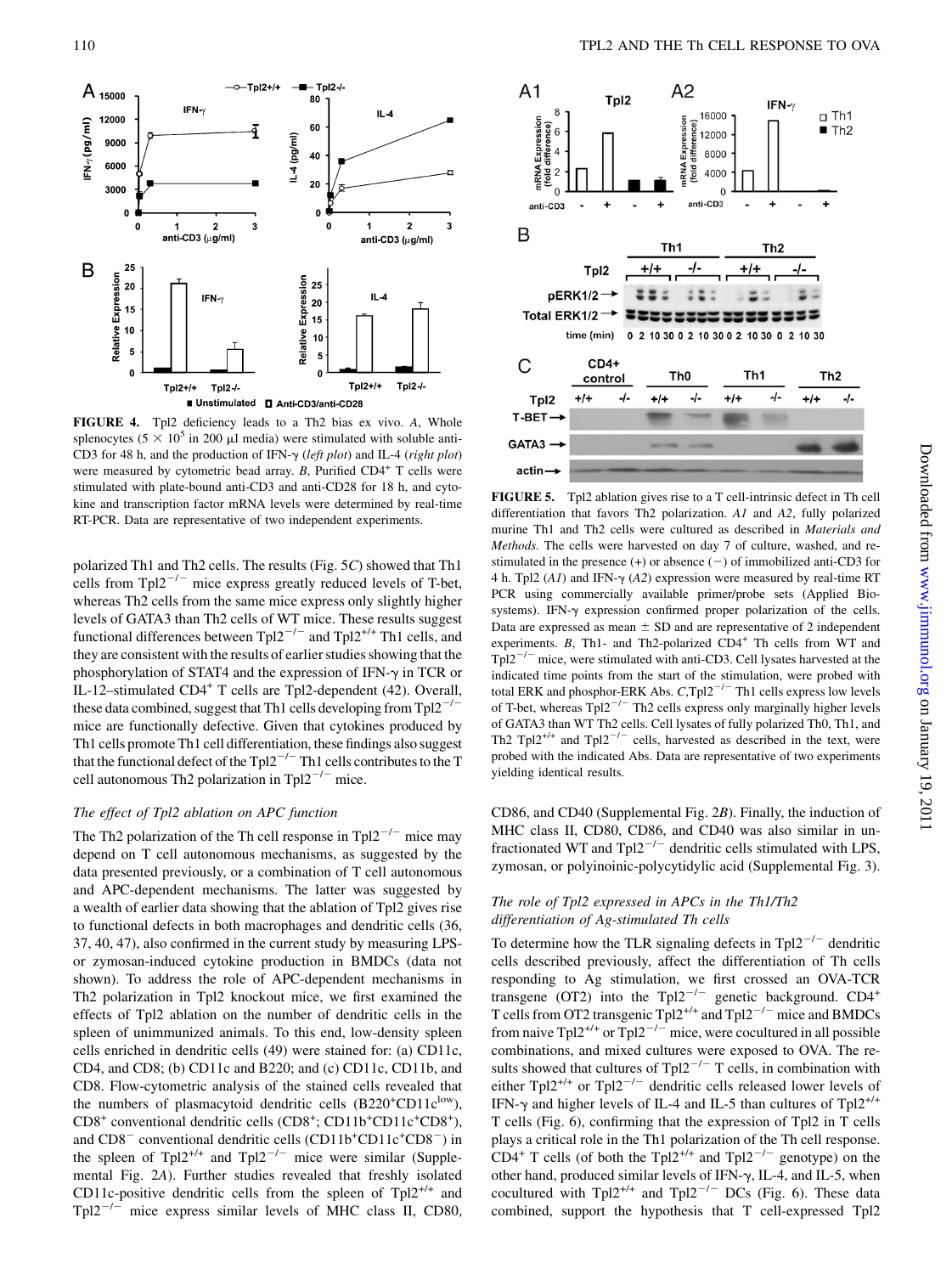contributes primarily to the Th1 differentiation of Th cells in response to Ag stimulation. Despite the importance of Tpl2 expressed in dendritic cells to dendritic cell function, Tpl2 expressed in these cells contributes minimally or not at all to the differentiation of Th cells toward the Th1 phenotype.

### **Discussion**

Evidence presented in this paper indicates that Tpl2 not only regulates innate immunity, but also plays an important role in the regulation of adaptive immunity. Thus, OVA-immunized  $Tp12^{-/-}$ mice produce low levels of OVA-specific IgG1 Abs, high levels of OVA-specific IgE Abs and high levels of total IgE. Splenocytes from OVA-immunized Tpl2<sup>- $\overline{C}$ </sup> mice produce high levels of the Th2 cytokines IL-4 and IL-5 when exposed to Ag. Moreover, total splenocytes and purified CD4<sup>+</sup> splenic T cells from nonimmunized mice produce low levels of IFN- $\gamma$  and high levels of IL-4, upon anti-CD3 or anti-CD3 and anti-CD28 stimulation, respectively. The altered response of Tpl2 knockout T cells to OVA and anti-CD3 was shown to correlate with increased responsiveness to intranasally applied Ag. Thus, intranasal OVA challenge of OVA-immunized  $Tpl2^{-/-}$  mice, gave rise to severe bronchoalveolar inflammation with exudates containing increased numbers of eosinophils and increased levels of eosinophil peroxidase, eotaxin, and IgE. The effects of Tpl2 ablation on the polarization of Th cells and on the OVA-mediated allergic responses was not associated with detectable defects in the development of hematopoietic and lymphoid cells. Thus, the histology of hematopoetic and lymphoid organs and the numbers of B cells, T cells, macrophages, basophils, and mast cells in Tpl2<sup>-/-</sup> mice were normal. Moreover, isolated Tpl2<sup>-/-</sup> B cells produced low, rather than high levels of IgE on stimulation in culture, and basophils released normal levels of  $\beta$ -hexosaminidase upon IgE cross-linking.

The data presented in this study are in agreement with the data in another recent report showing that Tpl2 ablation renders mice susceptible to *T. gondii* infection, because it interferes with the mounting of a protective Th1 response (42). However, the data in both these papers differ from the data in another report, showing that Tpl2 ablation promotes the Th1 polarization of the T cell response in OVA-immunized mice (50). The difference between our data and the data in the latter report may be caused by differences in the route of immunization. Thus, whereas our mice were immunized by i.p. injection of OVA mixed with alum, the mice in the latter report were immunized by footpad injection of OVA mixed with complete Freund's adjuvant, alum, or incomplete Freund's adjuvant, containing LPS or CpG DNA. Another confounding factor is that there may be differences in the genetic background of the  $Tpl2^{-/-}$  mice

The Th1/Th2 polarization of the Th cells depends on a combination of T cell intrinsic and APC-dependent mechanisms (51). To determine the mechanism by which Tpl2 regulates this process, we first examined its contribution to T cell intrinsic mechanisms of Th cell polarization. To this end, we measured the secretion of IL-4 and IFN- $\gamma$  by splenocytes from naive Tpl2<sup>+/+</sup> and Tpl2<sup>-/</sup> mice in response to TCR stimulation with anti-CD3. The results showed that the responding  $Tpl2^{-/-}$  cells (presumably T cells) produced lower levels of IFN- $\gamma$  and higher levels of IL-4 than the Tpl2<sup>+/+</sup> controls. The T cell-intrinsic bias of the Tpl2<sup>+/+</sup> Th cells toward Th1 differentiation was confirmed by measuring the expression of IFN- $\gamma$  and IL-4 in purified CD4<sup>+</sup> T cell cultures stimulated with anti-CD3 and anti-CD28. Further studies revealed that Th1 cells from WT mice express significantly higher levels of Tpl2 than Th2 cells and that the Th1 cells of  $Tp12^{-/-}$  mice express reduced levels of T-bet and exhibit a defect in ERK activation in response to TCR stimulation. As discussed in Results, these functional defects of the Tpl2<sup>-/-</sup> Th1 cells suggest a T cell autonomous mechanism for the Th2 polarization in Tpl $2^{-/-}$  mice.

The preceding experiments did not exclude the possibility that APCs may also have a role in the polarization of the immune response in vivo. APCs include dendritic cells, macrophages, and B cells. Of these, dendritic cells have the ability to present Ag to naive CD4<sup>+</sup> T cells and are known as the professional APCs (51, 52). To address their role in regulating the T cell response to Ag, mixed cultures of  $CD4^+$  T cells from WT and Tpl2<sup>-/-</sup> OT2 transgenic mice and BMDCs from naive Tpl2<sup>+/+</sup> and Tpl2<sup>-/-</sup> mice were treated with an OVA peptide specific for the OT2 TCR transgene, and the expression of Th1 and Th2 cytokines was measured by ELISA. These experiments revealed that, whereas Tpl2 expression in T cells is required for the expression of Th1 and the suppression of Th2 cytokines, Tpl2 expression in dendritic cells affects the expression of these cytokines minimally, or not at all. These data confirmed that Tpl2 expression in T cells is critical for the differentiation of Th cells along the Th1 pathway after OVA immunization. In addition, they showed that, despite the fact that Tpl2 expressed in dendritic cells plays a major functional role in these cells, its contribution toward Th cell differentiation in response to OVA is minimal.

In summary, the findings presented in this paper demonstrate that after immunization with T cell-dependent Ags, Tpl2 promotes the differentiation of CD4<sup>+</sup> Th cells along the Th1 pathway primarily



FIGURE 6. The role of Tpl2 expressed in T cells and APCs in the Th1/Th2 differentiation of Ag-stimulated Th cells. CD4<sup>+</sup> T cells from Tpl2<sup>+/+</sup>/OT2 and Tpl2<sup>-/-</sup>/OT2 transgenic mice were cocultured with BMDCs cultured from Tpl2<sup>+/+</sup> and Tpl2<sup>-/-</sup> mice in all possible combinations. Mixed cultures were stimulated with different concentrations of the OVA peptide, OVA323-329. The indicated cytokines were measured by ELISA in culture media harvested from the mixed cultures at day 3, as described in the text. Data shown are mean + SD from duplicate samples. Two independent experiments showed similar results.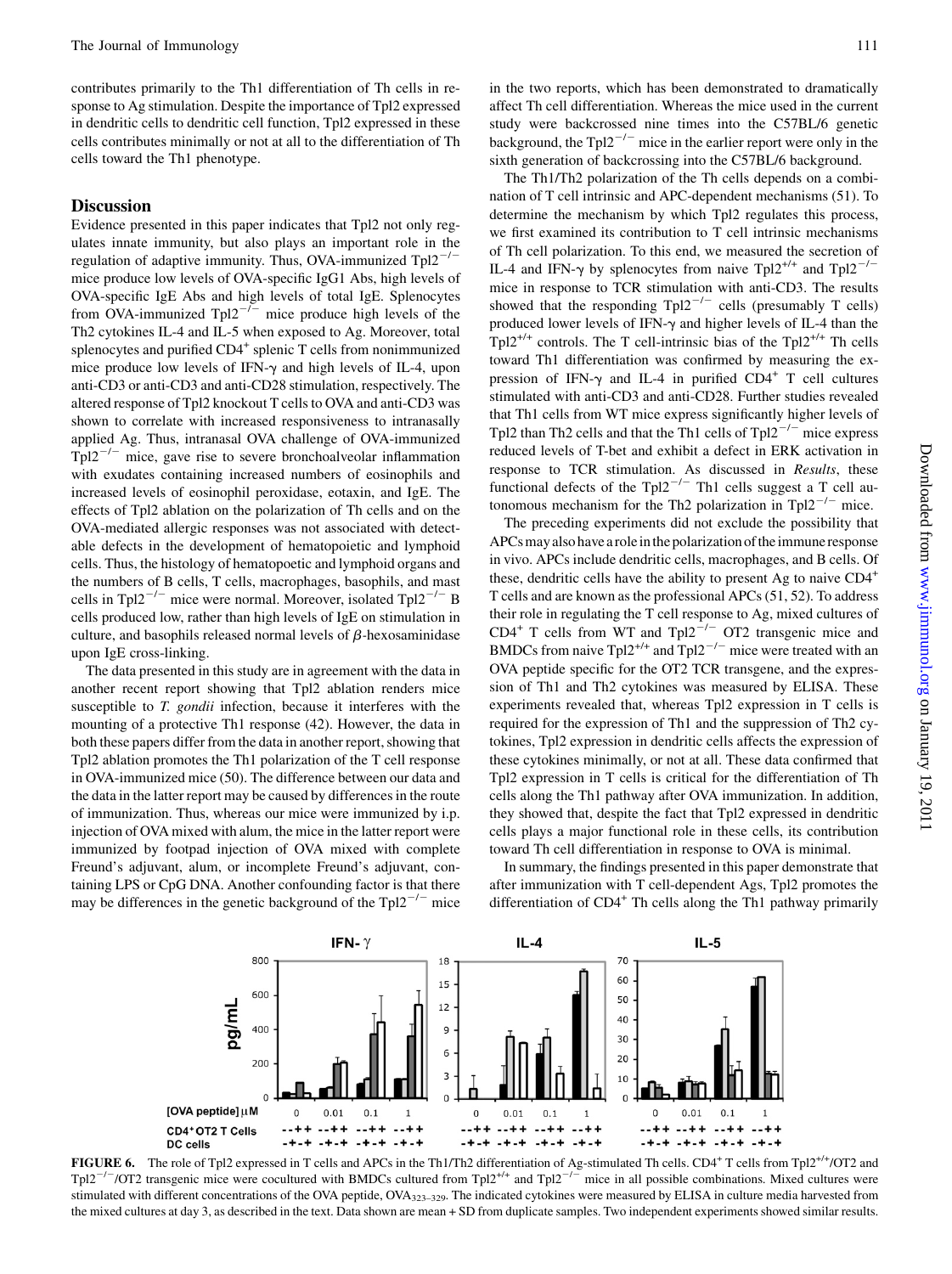via T cell intrinsic mechanisms. As a result, Tpl2 ablation promotes the Th2 polarization of the Th cell response and the development of allergy. The results of the current study may facilitate the design of preventive and therapeutic strategies for allergeninduced inflammation.

# Acknowledgments

We thank Yuri Sykulev, Thomas Jefferson University, for helpful discussions. Part of this work was performed at Thomas Jefferson University before the move of the Tsichlis laboratory to Tufts Medical Center.

# **Disclosures**

The authors have no financial conflicts of interest.

#### References

- 1. Lee, G. R., S. T. Kim, C. G. Spilianakis, P. E. Fields, and R. A. Flavell. 2006. T helper cell differentiation: regulation by cis elements and epigenetics. Immunity 24: 369–379.
- 2. Coffman, R. L. 2006. Origins of the T(H)1-T(H)2 model: a personal perspective. Nat. Immunol. 7: 539–541.
- 3. Reiner, S. L. 2007. Development in motion: helper T cells at work.Cell 129: 33–36. 4. Stockinger, B., and M. Veldhoen. 2007. Differentiation and function of Th17
- T cells. Curr. Opin. Immunol. 19: 281–286. 5. Dong, C., R. J. Davis, and R. A. Flavell. 2002. MAP kinases in the immune
- response. Annu. Rev. Immunol. 20: 55–72.
- 6. Lewkowich, I. P., J. D. Rempel, and K. T. HayGlass. 2004. Antigen-specific versus total immunoglobulin synthesis: total IgE and IgG1, but not IgG2a levels predict murine antigen-specific responses. Int. Arch. Allergy Immunol. 133: 145–153.
- 7. Lai, W. Q., H. H. Goh, Z. Bao, W. S. Wong, A. J. Melendez, and B. P. Leung. 2008. The role of sphingosine kinase in a murine model of allergic asthma. J. Immunol. 180: 4323–4329.
- 8. Brusselle, G., J. Kips, G. Joos, H. Bluethmann, and R. Pauwels. 1995. Allergeninduced airway inflammation and bronchial responsiveness in wild-type and interleukin-4-deficient mice. Am. J. Respir. Cell Mol. Biol. 12: 254–259.
- 9. Tomkinson, A., A. Kanehiro, N. Rabinovitch, A. Joetham, G. Cieslewicz, and E. W. Gelfand. 1999. The failure of STAT6-deficient mice to develop airway eosinophilia and airway hyperresponsiveness is overcome by interleukin-5. Am. J. Respir. Crit. Care Med. 160: 1283–1291.
- 10. Foster, P. S., S. P. Hogan, A. J. Ramsay, K. I. Matthaei, and I. G. Young. 1996. Interleukin 5 deficiency abolishes eosinophilia, airways hyperreactivity, and lung damage in a mouse asthma model. *J. Exp. Med.* 183: 195–201.
- 11. Suzuki, M., X. Zheng, X. Zhang, M. Li, C. Vladau, T. E. Ichim, H. Sun, L. R. Min, B. Garcia, and W. P. Min. 2008. Novel vaccination for allergy through gene silencing of CD40 using small interfering RNA. J. Immunol. 180: 8461-8469.
- 12. Burrows, B., F. D. Martinez, M. Halonen, R. A. Barbee, and M. G. Cline. 1989. Association of asthma with serum IgE levels and skin-test reactivity to allergens. N. Engl. J. Med. 320: 271–277.
- 13. Sears, M. R., B. Burrows, E. M. Flannery, G. P. Herbison, C. J. Hewitt, and M. D. Holdaway. 1991. Relation between airway responsiveness and serum IgE in children with asthma and in apparently normal children. N. Engl. J. Med. 325: 1067–1071.
- 14. Salvi, S. S., and K. S. Babu. 2000. Treatment of allergic asthma with monoclonal anti-IgE antibody. N. Engl. J. Med. 342: 1292–1293.
- 15. Strunk, R. C., and G. R. Bloomberg. 2006. Omalizumab for asthma. N. Engl. J. Med. 354: 2689–2695.
- 16. Coyle, A. J., K. Wagner, C. Bertrand, S. Tsuyuki, J. Bews, and C. Heusser. 1996. Central role of immunoglobulin (Ig) E in the induction of lung eosinophil infiltration and T helper 2 cell cytokine production: inhibition by a non-anaphylactogenic anti-IgE antibody. J. Exp. Med. 183: 1303–1310.
- 17. Gould, H. J., B. J. Sutton, A. J. Beavil, R. L. Beavil, N. McCloskey, H. A. Coker, D. Fear, and L. Smurthwaite. 2003. The biology of IGE and the basis of allergic disease. Annu. Rev. Immunol. 21: 579–628.
- 18. Cruse, G., D. Kaur, W. Yang, S. M. Duffy, C. E. Brightling, and P. Bradding. 2005. Activation of human lung mast cells by monomeric immunoglobulin E. Eur. Respir. J. 25: 858–863.
- 19. Galli, S. J., J. Kalesnikoff, M. A. Grimbaldeston, A. M. Piliponsky, C. M. Williams, and M. Tsai. 2005. Mast cells as "tunable" effector and immunoregulatory cells: recent advances. Annu. Rev. Immunol. 23: 749–786.
- 20. Kuchroo, V. K., M. P. Das, J. A. Brown, A. M. Ranger, S. S. Zamvil, R. A. Sobel, H. L. Weiner, N. Nabavi, and L. H. Glimcher. 1995. B7-1 and B7-2 costimulatory molecules activate differentially the Th1/Th2 developmental pathways: application to autoimmune disease therapy. Cell 80: 707–718.
- 21. Tanaka, H., M. Komai, K. Nagao, M. Ishizaki, D. Kajiwara, K. Takatsu, G. Delespesse, and H. Nagai. 2004. Role of interleukin-5 and eosinophils in allergen-induced airway remodeling in mice. Am. J. Respir. Cell Mol. Biol. 31: 62–68.
- 22. Van Oosterhout, A. J., A. R. Ladenius, H. F. Savelkoul, I. Van Ark, K. C. Delsman, and F. P. Nijkamp. 1993. Effect of anti-IL-5 and IL-5 on airway hyperreactivity and eosinophils in guinea pigs. Am. Rev. Respir. Dis. 147: 548– 552.
- 23. Corrigan, C. J., A. Haczku, V. Gemou-Engesaeth, S. Doi, Y. Kikuchi, K. Takatsu, S. R. Durham, and A. B. Kay. 1993. CD4 T-lymphocyte activation in asthma is accompanied by increased serum concentrations of interleukin-5. Effect of glucocorticoid therapy. Am. Rev. Respir. Dis. 147: 540–547.
- 24. Hamid, Q., M. Azzawi, S. Ying, R. Moqbel, A. J. Wardlaw, C. J. Corrigan, B. Bradley, S. R. Durham, J. V. Collins, P. K. Jeffery, et al. 1991. Expression of mRNA for interleukin-5 in mucosal bronchial biopsies from asthma. J. Clin. Invest. 87: 1541–1546.
- 25. Gonzalo, J. A., C. M. Lloyd, D. Wen, J. P. Albar, T. N. Wells, A. Proudfoot, C. Martinez-A, M. Dorf, T. Bjerke, and A. J. Coyle, et al. 1998. The coordinated action of CC chemokines in the lung orchestrates allergic inflammation and airway hyperresponsiveness. J. Exp. Med. 188: 157–167.
- 26. Yang, M., S. P. Hogan, S. Mahalingam, S. M. Pope, N. Zimmermann, P. Fulkerson, L. A. Dent, I. G. Young, K. I. Matthaei, and M. E. Rothenberg, et al. 2003. Eotaxin-2 and IL-5 cooperate in the lung to regulate IL-13 production and airway eosinophilia and hyperreactivity. J. Allergy Clin. Immunol. 112: 935–943.
- 27. Mould, A. W., K. I. Matthaei, I. G. Young, and P. S. Foster. 1997. Relationship between interleukin-5 and eotaxin in regulating blood and tissue eosinophilia in mice. J. Clin. Invest. 99: 1064–1071.
- 28. Rothenberg, M. E., J. A. MacLean, E. Pearlman, A. D. Luster, and P. Leder. 1997. Targeted disruption of the chemokine eotaxin partially reduces antigeninduced tissue eosinophilia. J. Exp. Med. 185: 785–790.
- 29. Moore, P. E., T. L. Church, D. D. Chism, R. A. Panettieri, Jr., and S. A. Shore. 2002. IL-13 and IL-4 cause eotaxin release in human airway smooth muscle cells: a role for ERK. Am. J. Physiol. Lung Cell. Mol. Physiol. 282: L847–L853.
- 30. Ceci, J. D., C. P. Patriotis, C. Tsatsanis, A. M. Makris, R. Kovatch, D. A. Swing, N. A. Jenkins, P. N. Tsichlis, and N. G. Copeland. 1997. Tpl-2 is an oncogenic kinase that is activated by carboxy-terminal truncation. Genes Dev. 11: 688–700.
- 31. Chiariello, M., M. J. Marinissen, and J. S. Gutkind. 2000. Multiple mitogenactivated protein kinase signaling pathways connect the cot oncoprotein to the cjun promoter and to cellular transformation. Mol. Cell. Biol. 20: 1747-1758.
- 32. Patriotis, C., A. Makris, J. Chernoff, and P. N. Tsichlis. 1994. Tpl-2 acts in concert with Ras and Raf-1 to activate mitogen-activated protein kinase. Proc. Natl. Acad. Sci. USA 91: 9755–9759.
- 33. Tsatsanis, C., C. Patriotis, S. E. Bear, and P. N. Tsichlis. 1998. The Tpl-2 protooncoprotein activates the nuclear factor of activated T cells and induces interleukin 2 expression in T cell lines. Proc. Natl. Acad. Sci. U.S.A. 95: 3827– 3832.
- 34. Tsatsanis, C., C. Patriotis, and P. N. Tsichlis. 1998. Tpl-2 induces IL-2 expression in T-cell lines by triggering multiple signaling pathways that activate NFAT and NF-kappaB. Oncogene 17: 2609–2618.
- 35. Belich, M. P., A. Salmerón, L. H. Johnston, and S. C. Ley. 1999. TPL-2 kinase regulates the proteolysis of the NF-kappaB-inhibitory protein NF-kappaB1 p105. Nature 397: 363–368.
- 36. Dumitru, C. D., J. D. Ceci, C. Tsatsanis, D. Kontoyiannis, K. Stamatakis, J. H. Lin, C. Patriotis, N. A. Jenkins, N. G. Copeland, and G. Kollias, et al. 2000. TNF- $\alpha$  induction by LPS is regulated posttranscriptionally via a Tpl2/ERKdependent pathway. Cell 103: 1071–1083.
- 37. Hatziapostolou, M., C. Polytarchou, D. Panutsopulos, L. Covic, and P. N. Tsichlis. 2008. Proteinase-activated receptor-1-triggered activation of tumor progression locus-2 promotes actin cytoskeleton reorganization and cell migration. Cancer Res. 68: 1851–1861.
- 38. Eliopoulos, A. G., C. D. Dumitru, C. C. Wang, J. Cho, and P. N. Tsichlis. 2002. Induction of COX-2 by LPS in macrophages is regulated by Tpl2-dependent CREB activation signals. EMBO J. 21: 4831–4840.
- 39. Das, S., J. Cho, I. Lambertz, M. A. Kelliher, A. G. Eliopoulos, K. Du, and P. N. Tsichlis. 2005. Tpl2/cot signals activate ERK, JNK, and NF-kappaB in a cell-type and stimulus-specific manner. J. Biol. Chem. 280: 23748–23757.
- 40. Kaiser, F., D. Cook, S. Papoutsopoulou, R. Rajsbaum, X. Wu, H. T. Yang, S. Grant, P. Ricciardi-Castagnoli, P. N. Tsichlis, and S. C. Ley, et al. 2009. TPL-2 negatively regulates interferon- $\beta$  production in macrophages and myeloid dendritic cells. J. Exp. Med. 206: 1863–1871.
- 41. Tsatsanis, C., K. Vaporidi, V. Zacharioudaki, A. Androulidaki, Y. Sykulev, A. N. Margioris, and P. N. Tsichlis. 2008. Tpl2 and ERK transduce antiproliferative T cell receptor signals and inhibit transformation of chronically stimulated T cells. Proc. Natl. Acad. Sci. U.S.A. 105: 2987–2992.
- 42. Watford, W. T., B. D. Hissong, L. R. Durant, H. Yamane, L. M. Muul, Y. Kanno, C. M. Tato, H. L. Ramos, A. E. Berger, L. Mielke, et al. 2008. Tpl2 kinase regulates T cell interfereon-gamma production and host resistance to Toxoplasma gondii. J. Exp. Med. 205: 2803–2812.
- 43. Barnden, M. J., J. Allison, W. R. Heath, and F. R. Carbone. 1998. Defective TCR expression in transgenic mice constructed using cDNA-based  $\alpha$ - and  $\beta$ -chain genes under the control of heterologous regulatory elements. Immunol. Cell Biol.  $76: 34-40.$
- 44. Charles, N., W. T. Watford, H. L. Ramos, L. Hellman, H. C. Oettgen, G. Gomez, J. J. Ryan, J. J. O'Shea, and J. Rivera. 2009. Lyn kinase controls basophil GATA-3 transcription factor expression and induction of Th2 cell differentiation. Immunity 30: 533–543.
- 45. Gri, G., S. Piconese, B. Frossi, V. Manfroi, S. Merluzzi, C. Tripodo, A. Viola, S. Odom, J. Rivera, M. P. Colombo, and C. E. Pucillo. 2008. CD4+CD25+ regulatory T cells suppress mast cell degranulation and allergic responses through OX40-OX40L interaction. Immunity 29: 771–781.
- 46. Strath, M., D. J. Warren, and C. J. Sanderson. 1985. Detection of eosinophils using an eosinophil peroxidase assay. Its use as an assay for eosinophil differentiation factors. J. Immunol. Methods 83: 209–215.